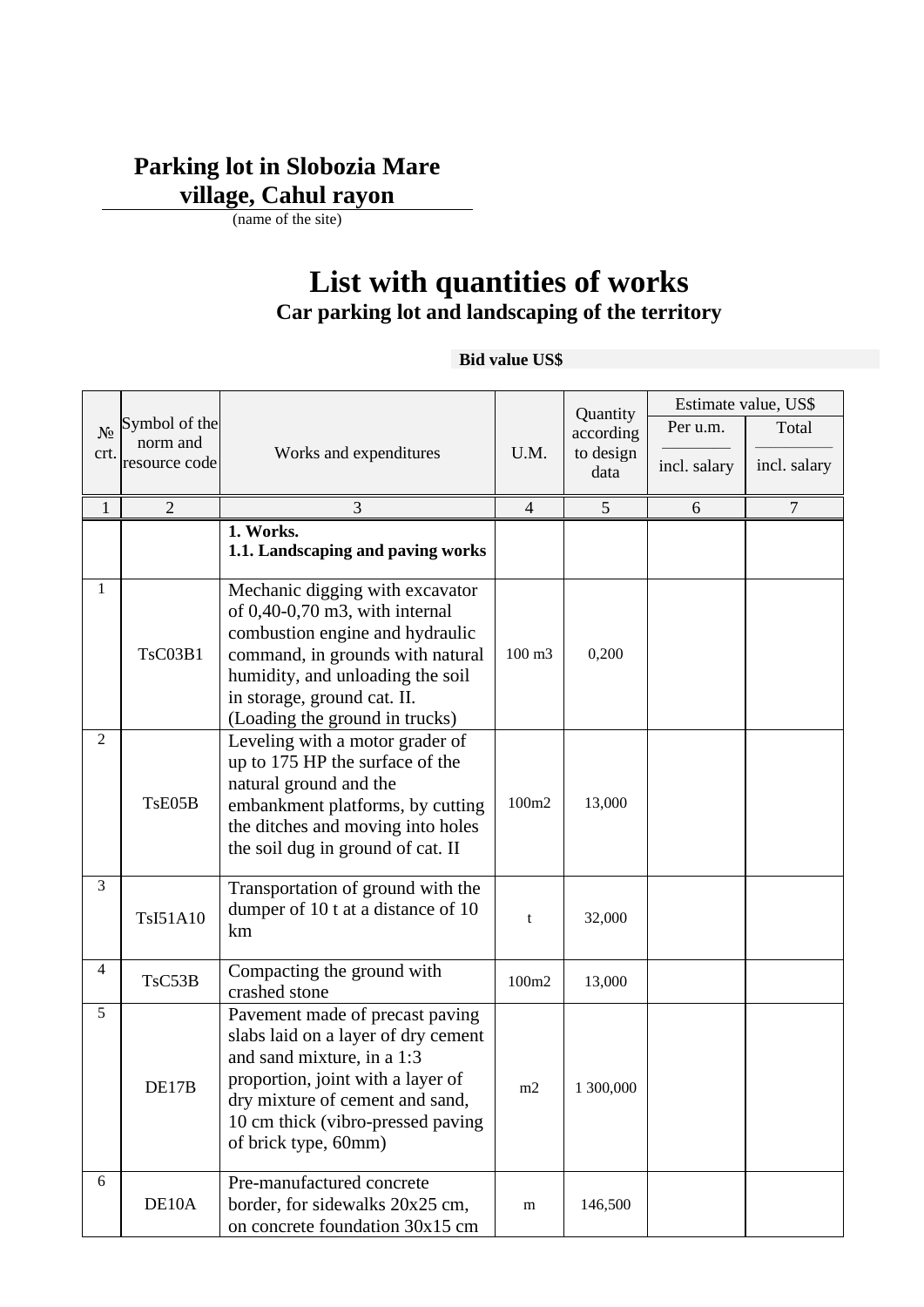| 1              | $\overline{2}$  | 3                                                                                                                                                                                                                                                        | $\overline{4}$ | 5      | 6                   | $\overline{7}$ |
|----------------|-----------------|----------------------------------------------------------------------------------------------------------------------------------------------------------------------------------------------------------------------------------------------------------|----------------|--------|---------------------|----------------|
|                |                 | (edging stone B2 1000*150*300)<br>Concrete class B7.5                                                                                                                                                                                                    |                |        |                     |                |
|                |                 | <b>Total Landscaping and paving</b><br>works.<br><b>Including salary</b>                                                                                                                                                                                 |                |        | <u>US\$</u><br>US\$ |                |
|                |                 | 1.2. Preparing works for installing<br>easily-assembled constructions of<br>the Sanitary Block and the Guard<br><b>Block</b>                                                                                                                             |                |        |                     |                |
| $\overline{7}$ | RpCA01A         | Manual excavation of land, in<br>confined space, having the width<br>under 1,00 m and maximum depth<br>of 1,5 m, with vertical slope, for<br>foundation polygon pits, ditches,<br>canals, etc., made in quantities of<br>up 20 m3 with unsupported banks | m <sub>3</sub> | 7,600  |                     |                |
| 8              | CB01B           | Formwork made of resinous<br>planks to pour the concrete in the<br>construction of aqueducts, canals<br>and annexes, including the<br>supports                                                                                                           | m <sub>2</sub> | 22,000 |                     |                |
| 9              | CA03C           | Concrete poured in foundations,<br>plinths, support walls, walls<br>below zero level, prepared with<br>concrete plant and pouring with<br>classical means of reinforced<br>concrete class C 10/8 (Bc 10/B<br>150)                                        | m <sub>3</sub> | 7,800  |                     |                |
| 10             | CL18A           | Diverse metallic confections from<br>rolled profiles, plate, checker<br>plate, steel, concrete, pipes for<br>supporting or covering, totally or<br>partially embedded in concrete                                                                        | kg             | 58,400 |                     |                |
|                |                 | <b>Total Preparing works for</b><br>installing easily-assembled<br>constructions of the Sanitary Block<br>and the Guard Block<br><b>Including salary</b>                                                                                                 |                |        | <b>US\$</b><br>US\$ |                |
|                |                 | 1.3. Electrical grids                                                                                                                                                                                                                                    |                |        |                     |                |
| 11<br>12       | RpCA01A         | Manual excavation of land in<br>confined space, having the width<br>under 1,00 m and maximum depth<br>of 1,5 m with vertical slope, for<br>foundation polygon pits, ditches,<br>canals, etc., made in quantities of<br>up 20 m3 with unsupported banks   | m <sub>3</sub> | 3,200  |                     |                |
|                | 33-04-003-<br>1 | Installing the reinforced concrete<br>pillars LEA 0,38, 6-10 kV with<br>seamless joints, on one leg                                                                                                                                                      | piece          | 4,000  |                     |                |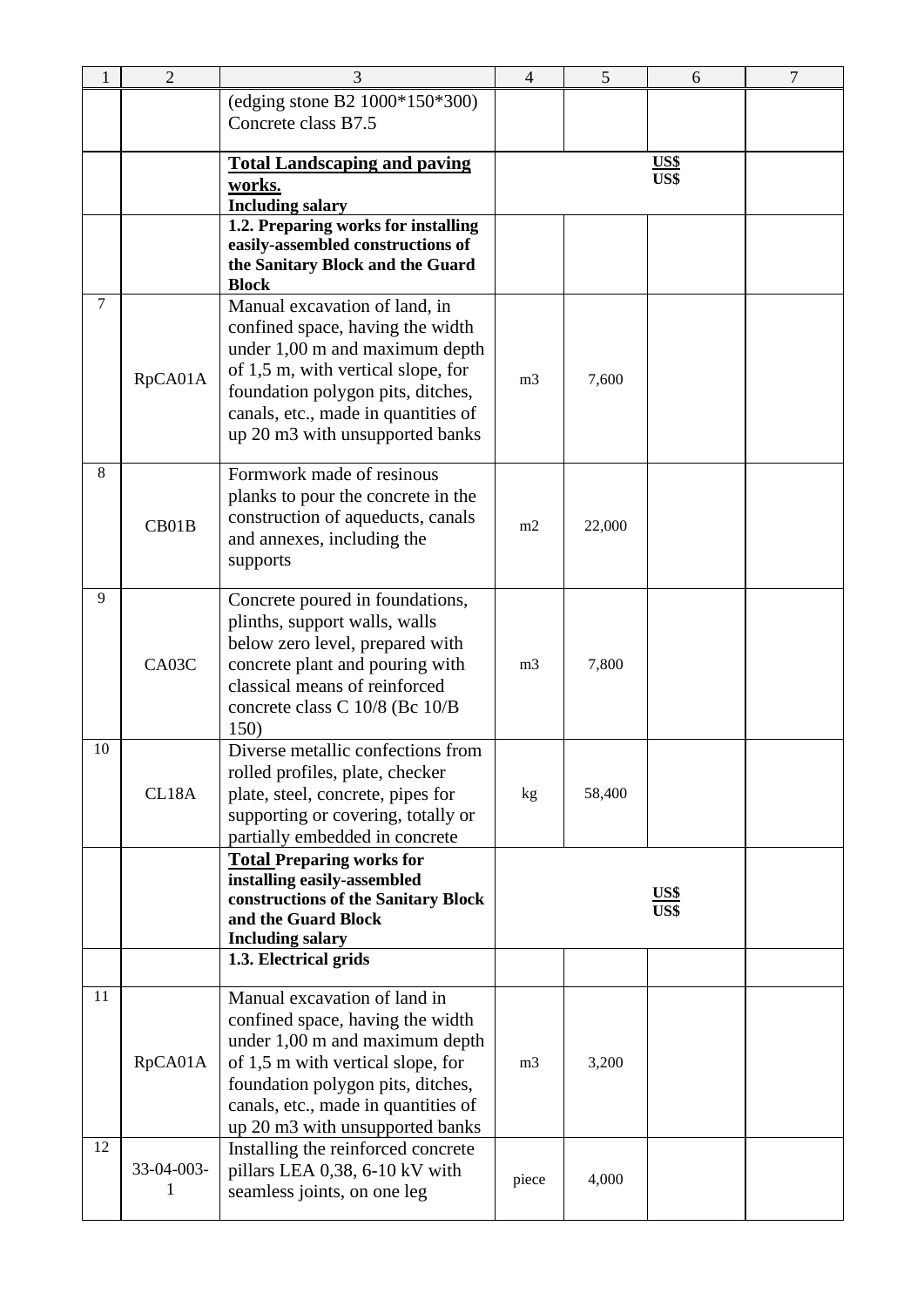| 1  | $\sqrt{2}$                   | 3                                                                                                                                                                                                                                                                                                                                                               | $\overline{\mathcal{A}}$ | 5       | 6            | $\tau$ |
|----|------------------------------|-----------------------------------------------------------------------------------------------------------------------------------------------------------------------------------------------------------------------------------------------------------------------------------------------------------------------------------------------------------------|--------------------------|---------|--------------|--------|
| 13 | 33-04-017-<br>1              | Suspending the self-supporting<br>insulated electrical conductors<br>CIA-2A with a voltage from 0.4<br>kV to 1 kV (with de-<br>energization): with the use of the<br>auto-hydro-elevator (norm 08-02-<br>367-8 excluded from Indicator<br>no.8). The norms and the brand of<br>resources with the value $0$ (zero)<br>are determined according to the<br>design | $1000 \text{ m}$         | 0,200   |              |        |
| 14 | market<br>price              | Conducting wire SIP-2-1<br>2x25mm2                                                                                                                                                                                                                                                                                                                              | m                        | 200,000 |              |        |
| 15 | market<br>price              | Corbel CA1500                                                                                                                                                                                                                                                                                                                                                   | piece                    | 4,000   |              |        |
| 16 | market<br>price              | Support fittings CS1500                                                                                                                                                                                                                                                                                                                                         | piece                    | 4,000   |              |        |
| 17 | market<br>price              | Intermediary support fittings<br><b>PS1500</b>                                                                                                                                                                                                                                                                                                                  | piece                    | 4,000   |              |        |
| 18 | market<br>price              | Anchor pivot 2x16-50                                                                                                                                                                                                                                                                                                                                            | piece                    | 4,000   |              |        |
| 19 | market<br>price              | Scrape A200                                                                                                                                                                                                                                                                                                                                                     | piece                    | 8,000   |              |        |
| 20 | market<br>price              | Clamp 3OH 16-70/2.5-35                                                                                                                                                                                                                                                                                                                                          | piece                    | 4,000   |              |        |
| 21 | RpEJ06C                      | Tests, electrical checks and<br>adjustments to light fittings                                                                                                                                                                                                                                                                                                   | piece                    | 4,000   |              |        |
| 22 | 08-02-369-<br>$\overline{2}$ | Light fittings installed outside the<br>buildings, with LED bulbs                                                                                                                                                                                                                                                                                               | piece                    | 4,000   |              |        |
| 23 | market<br>price              | Light fitting SMD LED 100W                                                                                                                                                                                                                                                                                                                                      | piece                    | 4,000   |              |        |
|    |                              | <b>Total Electrical grids.</b><br><b>Including salary</b>                                                                                                                                                                                                                                                                                                       |                          |         |              |        |
|    |                              | Total $(cap.1.1 + cap.1.2 + cap.$<br>1.3)                                                                                                                                                                                                                                                                                                                       | US\$                     |         |              |        |
|    |                              | Social and health insurance $(\Pi 3)$ *<br>24%                                                                                                                                                                                                                                                                                                                  | US\$                     |         |              |        |
|    |                              | Transportation of materials<br>$\%$                                                                                                                                                                                                                                                                                                                             | US\$                     |         |              |        |
|    |                              | Total                                                                                                                                                                                                                                                                                                                                                           | US\$                     |         |              |        |
|    |                              | Overhead costs<br>%                                                                                                                                                                                                                                                                                                                                             | US\$                     |         |              |        |
|    |                              | Total                                                                                                                                                                                                                                                                                                                                                           | US\$                     |         |              |        |
|    |                              | Estimate benefit<br>$\%$                                                                                                                                                                                                                                                                                                                                        | US\$                     |         |              |        |
|    |                              | <b>Total Works.</b><br><b>Including salary</b>                                                                                                                                                                                                                                                                                                                  |                          |         | US\$<br>US\$ |        |
|    |                              |                                                                                                                                                                                                                                                                                                                                                                 |                          |         |              |        |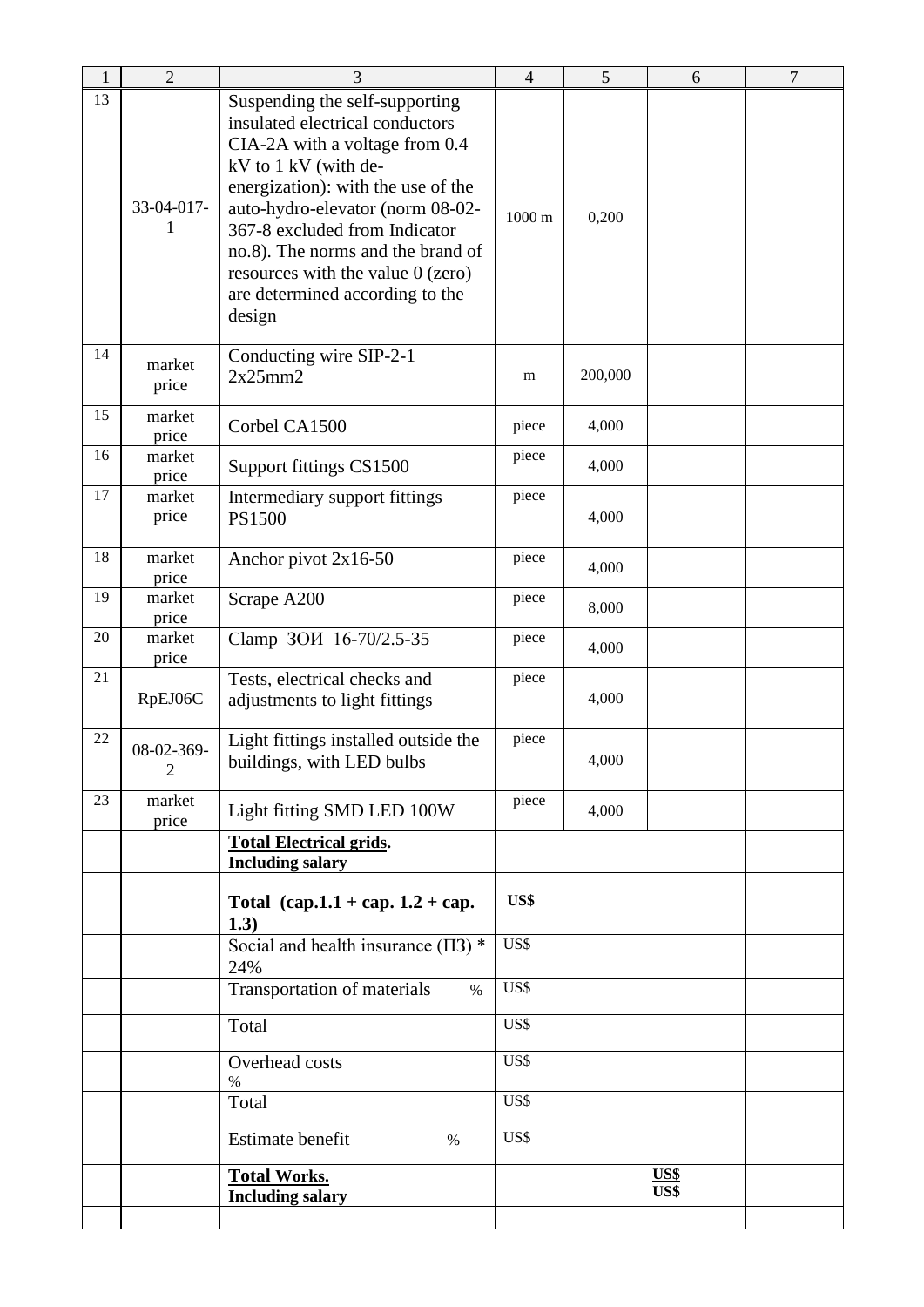|    | $\overline{2}$  | 3                                                                                                                                                                        | $\overline{4}$ | 5     | 6                   | 7 |
|----|-----------------|--------------------------------------------------------------------------------------------------------------------------------------------------------------------------|----------------|-------|---------------------|---|
|    |                 | 2. Easy to assemble constructions                                                                                                                                        |                |       |                     |   |
| 24 | market<br>price | Easy to assemble block for WC<br>(sanitary blocks) $3.2x1.8x2.5 - 1$<br>piece (metal framing with casing<br>of Sandwich panels with metal-<br>plastic doors and windows) | piece          | 1,000 |                     |   |
| 25 | market<br>price | Easy to assemble block for Guard<br>$2.2x1.8x2.5 - 1$ piece (metal)<br>framing with casing of Sandwich<br>panels with metal-plastic doors<br>and windows)                | piece          | 1,000 |                     |   |
|    |                 | <b>Total Easy to assemble</b><br>constructions<br><b>Including salary</b>                                                                                                |                |       | <u>US\$</u><br>US\$ |   |
|    |                 | Total estimate                                                                                                                                                           | US\$           |       |                     |   |

|  | Total estimate:         | <u>US\$</u> |  |
|--|-------------------------|-------------|--|
|  | <b>Including salary</b> | US\$        |  |

Bidder

(position, signature, name, surname)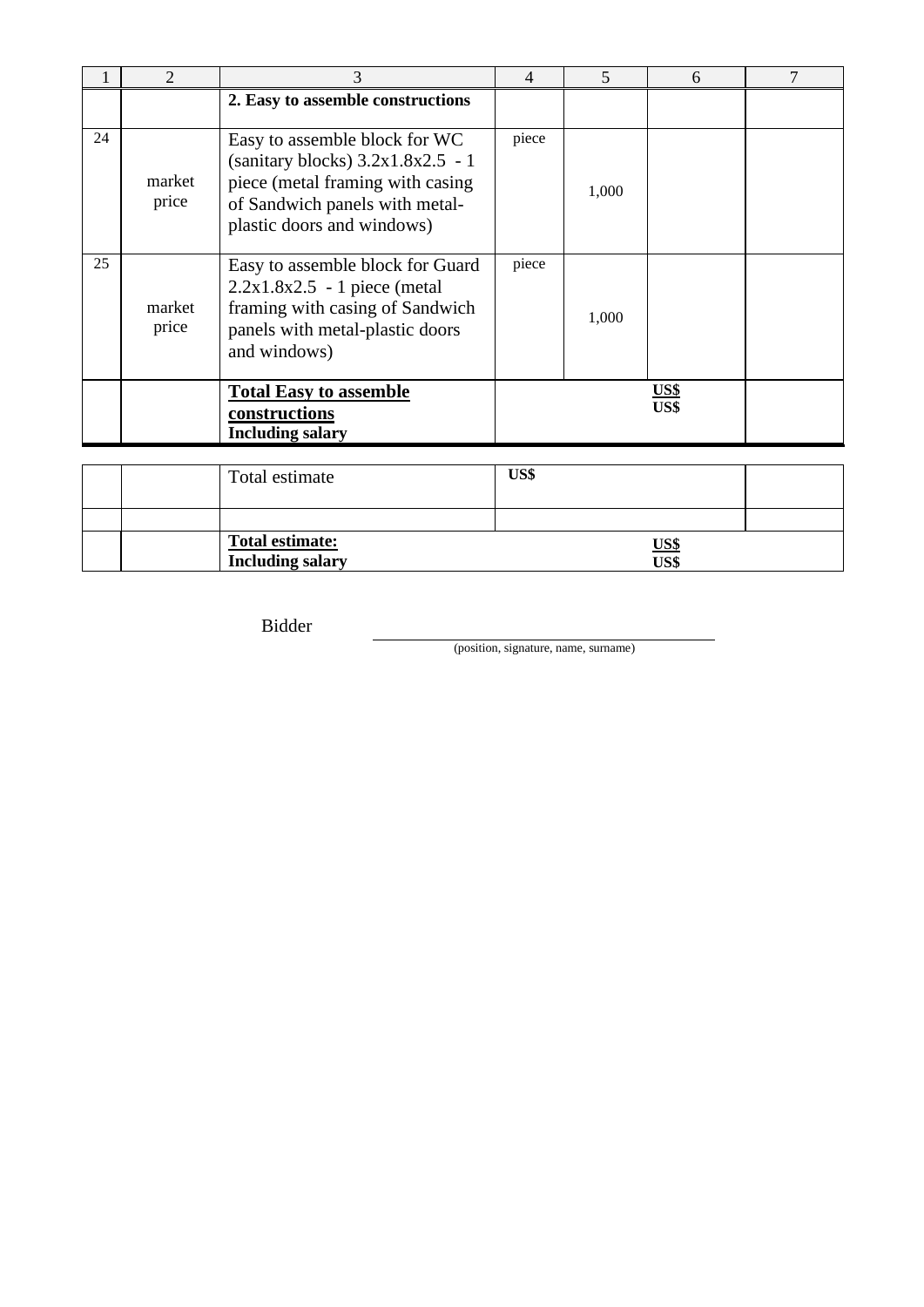### **Capital repair of Nuferilor street in Slobozia Mare village, Cahul Rayon**

(name of the site)

#### **Bill of Quantities**

#### **Currency of the offer US**

|                | <b>Dollar</b>  |                                                                                                                                                                                                        |                   |              |             |                       |  |
|----------------|----------------|--------------------------------------------------------------------------------------------------------------------------------------------------------------------------------------------------------|-------------------|--------------|-------------|-----------------------|--|
| No             | <b>Norms</b>   |                                                                                                                                                                                                        |                   | Quantity     |             | Estimated value, US\$ |  |
| ref.           | symbol and     | Works and expenses                                                                                                                                                                                     | <b>UOM</b>        | according to | Per UOM     | Total                 |  |
|                | resource code  |                                                                                                                                                                                                        |                   | design data  |             |                       |  |
|                |                |                                                                                                                                                                                                        |                   |              | incl. wages | incl. wages           |  |
|                |                |                                                                                                                                                                                                        |                   |              |             |                       |  |
| $\mathbf{1}$   | $\overline{2}$ | 3                                                                                                                                                                                                      | $\overline{4}$    | 5            | 6           | $\overline{7}$        |  |
|                |                | 1. Earthworks                                                                                                                                                                                          |                   |              |             |                       |  |
| $\mathbf{1}$   | <b>TsC21A1</b> | Mechanical digging using auto-patrol<br>grader up to 175 HP, including soil<br>scattering at 10 m, on designated site<br>category. I (digging topsoil)                                                 | 100 m3            | 1.83         |             |                       |  |
| $\overline{2}$ | TsC03E1        | Mechanical digging with 0.40-0.70 mc<br>excavator, with internal combustion<br>engine and hydraulic control, on soil<br>with natural humidity, and loading in<br>terrain vehicles. I (topsoil loading) | 100 m3            | 1.83         |             |                       |  |
| 3              | <b>TsI50A1</b> | Transportation by dump truck at a<br>distance of 1.0 km                                                                                                                                                | t                 | 256.20       |             |                       |  |
| $\overline{4}$ | TsC51B         | Soil unloading works                                                                                                                                                                                   | $100 \text{ m}$ 3 | 1.83         |             |                       |  |
| 5              | TsC21B1        | Mechanical digging using auto-patrol<br>grader up to 175 HP, including soil<br>scattering at 10 m, on designated site<br>category. II (hardpan digging)                                                | $100 \text{ m}$ 3 | 6.26         |             |                       |  |
| 6              | TsC03F1        | Mechanical digging with 0.40-0.70 mc<br>excavator, with internal combustion<br>engine and hydraulic control, on soil<br>with natural humidity, and loading in<br>terrain vehicles. II (Soil loading)   | 100 m3            | 6.26         |             |                       |  |
| $\overline{7}$ | <b>TsI50A1</b> | Transportation by dump truck at a<br>distance of 1.0 km                                                                                                                                                | t                 | 1 158,10     |             |                       |  |
| 8              | TsC03F1        | Mechanical digging with 0.40-0.70 mc<br>excavator, with internal combustion<br>engine and hydraulic control, on soil                                                                                   | 100 m3            | 41.36        |             |                       |  |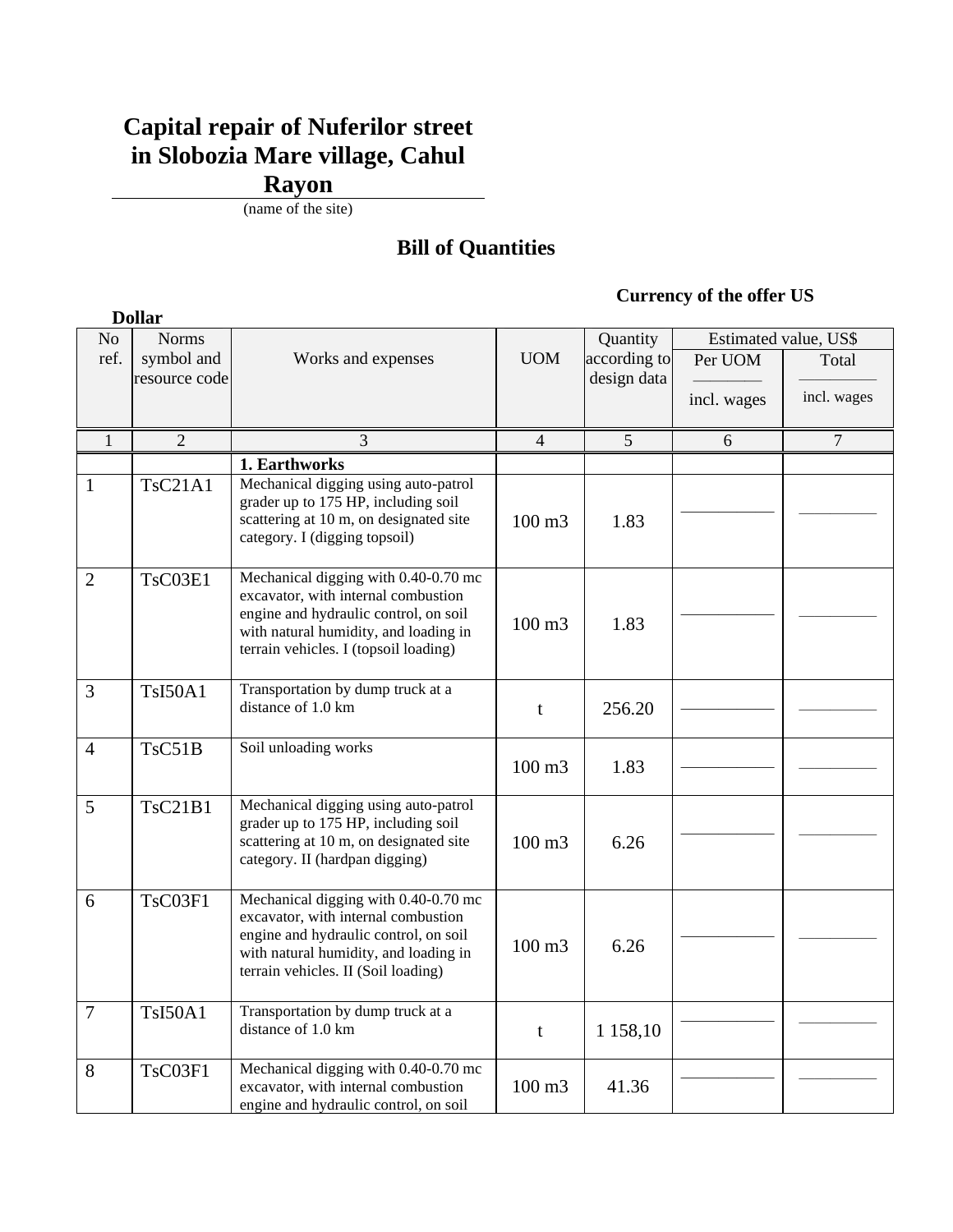| $\mathbf{1}$ | $\overline{2}$      | 3                                                                                                                                                                                                    | $\overline{4}$    | 5        | 6 | $\overline{7}$ |
|--------------|---------------------|------------------------------------------------------------------------------------------------------------------------------------------------------------------------------------------------------|-------------------|----------|---|----------------|
|              |                     | with natural humidity, and loading in<br>terrain vehicles. II (loading soil from<br>the quarry)                                                                                                      |                   |          |   |                |
| 9            | <b>TsI50A2</b>      | Transportation by dump truck at a<br>distance of 2 km                                                                                                                                                | t                 | 7 651,60 |   |                |
| 10           | TsC21B1             | Mechanical digging using auto-patrol<br>grader up to 175 HP, including soil<br>scattering at 10 m, on designated site<br>category. II (digging the cauldron)                                         | $100 \text{ m}$ 3 | 5.23     |   |                |
| 11           | TsC03F1             | Mechanical digging with 0.40-0.70 mc<br>excavator, with internal combustion<br>engine and hydraulic control, on soil<br>with natural humidity, and loading in<br>terrain vehicles. II (Soil loading) | $100 \text{ m}$ 3 | 5.23     |   |                |
| 12           | <b>TsI50A1</b>      | Transportation by dump truck at a<br>distance of 1.0 km                                                                                                                                              | t                 | 967.55   |   |                |
| 13           | DI96                | Compaction of backfill in the ground<br>by cat.II, with 25 t tire compactor, 8<br>tracks (backfill)                                                                                                  | 100 m3            | 52.85    |   |                |
| 14           | D <sub>199</sub>    | Mechanized profiling of the backfill on<br>embankments, soil category. II                                                                                                                            | 100m2             | 33.40    |   |                |
| 15           | T <sub>s</sub> E05C | Leveling using 175 hp grader of the<br>surfaces of the natural land and of the<br>earthworks platforms, by cutting the<br>hills and moving the earth dug into<br>voids in soil category III          | 100m2             | 6.10     |   |                |
| 16           | TsH09C              | Sowing the lawn on the slopes using 1<br>kg of seeds per 100 square meter                                                                                                                            | 100m2             | 39.50    |   |                |
| 17           | TsH12B              | Watering the surfaces from the water<br>tanks using hose                                                                                                                                             | 100m2             | 39.50    |   |                |
|              |                     |                                                                                                                                                                                                      |                   |          |   |                |
|              |                     | <b>Total Earthworks</b><br><b>Including wages</b>                                                                                                                                                    |                   |          |   |                |
|              |                     | 2. Road system                                                                                                                                                                                       |                   |          |   |                |
| 18           | TsE05C              | Leveling using 175 hp grader of the<br>surfaces of the natural land and of the<br>earthworks platforms, by cutting the<br>hills and moving the earth dug into<br>voids in soil of category III       | 100m2             | 41.54    |   |                |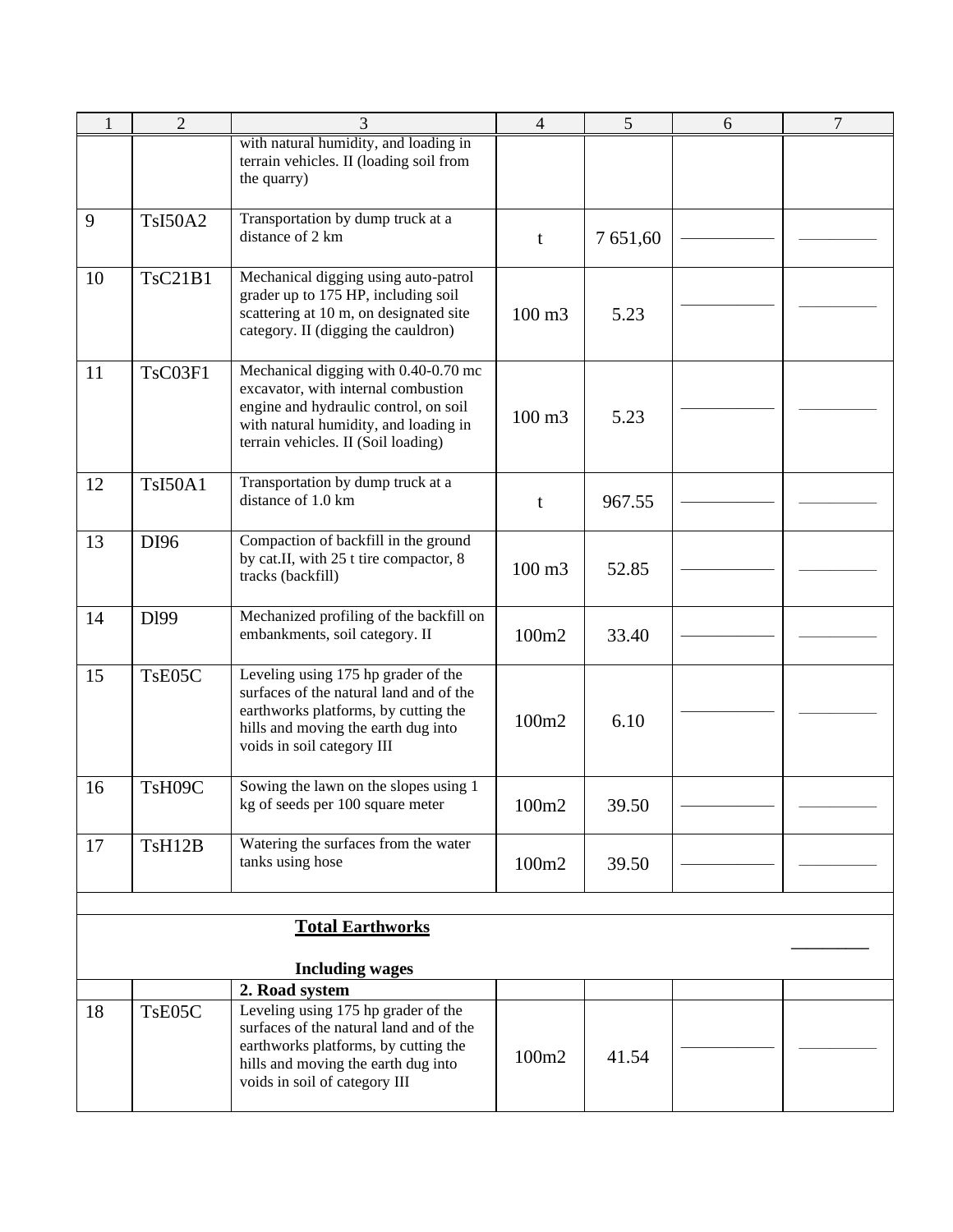| $\mathbf{1}$    | $\overline{2}$ | 3                                                                                                                                                                                                                                                       | $\overline{4}$ | 5        | 6 | $\overline{7}$ |
|-----------------|----------------|---------------------------------------------------------------------------------------------------------------------------------------------------------------------------------------------------------------------------------------------------------|----------------|----------|---|----------------|
| $\overline{19}$ | DA06B2         | Layer of natural cylinder-shaped<br>aggregates, having the function of<br>filtering resistance, insulation,<br>ventilation, antifreeze and anti-<br>capillary, with mechanical bedding,<br>using sand (sand layer h=10cm)                               | m <sub>3</sub> | 415.00   |   |                |
| 20              | DA12B          | Foundation layer or re-profiling using<br>broken stone M400, for roads, with<br>mechanical bedding, made by filling up<br>without compacting $(h=0.14 \text{ m})$                                                                                       | m <sub>3</sub> | 582.00   |   |                |
| 21              | DA12B          | Foundation layer or re-profiling using<br>broken stone M400, for roads, with<br>mechanical bedding, made by filling up<br>without compacting $(h=0.16 \text{ m})$                                                                                       | m <sub>3</sub> | 250.00   |   |                |
| 22              | DA18B          | Foundation layer made of aggregates in<br>optimal mixtures, executed with<br>mechanical bedding (Vibro-cylinder<br>concrete layer class Bbtb-2,8 according<br>to CP D.02. 01-2012, h=16cm)                                                              | m <sub>3</sub> | 664.64   |   |                |
| 23              | <b>DI154A</b>  | Double arrangement of the bituminous<br>treatment of road carpet with<br>synchronous distribution of bituminous<br>emulsion and cube-shaped granite<br>chippings using "Cipsiler" truck; first<br>stage: cubic granite chippings fraction<br>10-15mm    | 100m2          | 41.54    |   |                |
| 24              | <b>DI154B</b>  | Double arrangement of bituminous<br>treatment of road carpet with<br>synchronous distribution of bituminous<br>emulsion and cube-shaped granite<br>chippings using "Cipsiler" truck;<br>second stage: cube-shaped granite<br>broken stone fraction 5-10 | 100m2          | 41.54    |   |                |
| 25              | DE10E          | Prefabricated concrete curbs (curb size<br>$100x30x15$ cm, on concrete foundation<br><b>B15</b> )                                                                                                                                                       | m              | 1 280,00 |   |                |
|                 |                |                                                                                                                                                                                                                                                         |                |          |   |                |
|                 |                | <b>Total Road system</b>                                                                                                                                                                                                                                |                |          |   |                |
|                 |                | <b>Including wages</b>                                                                                                                                                                                                                                  |                |          |   |                |
|                 |                | 3. Execution of the sidewalk                                                                                                                                                                                                                            |                |          |   |                |
| 26              | DA06B2         | Layer of natural cylinder-shaped<br>aggregates, having the function of<br>filtering resistance, insulation,<br>ventilation, antifreeze and anti-<br>capillary, with mechanical bedding,<br>using sand (sand layer h=10cm)                               | m <sub>3</sub> | 44.00    |   |                |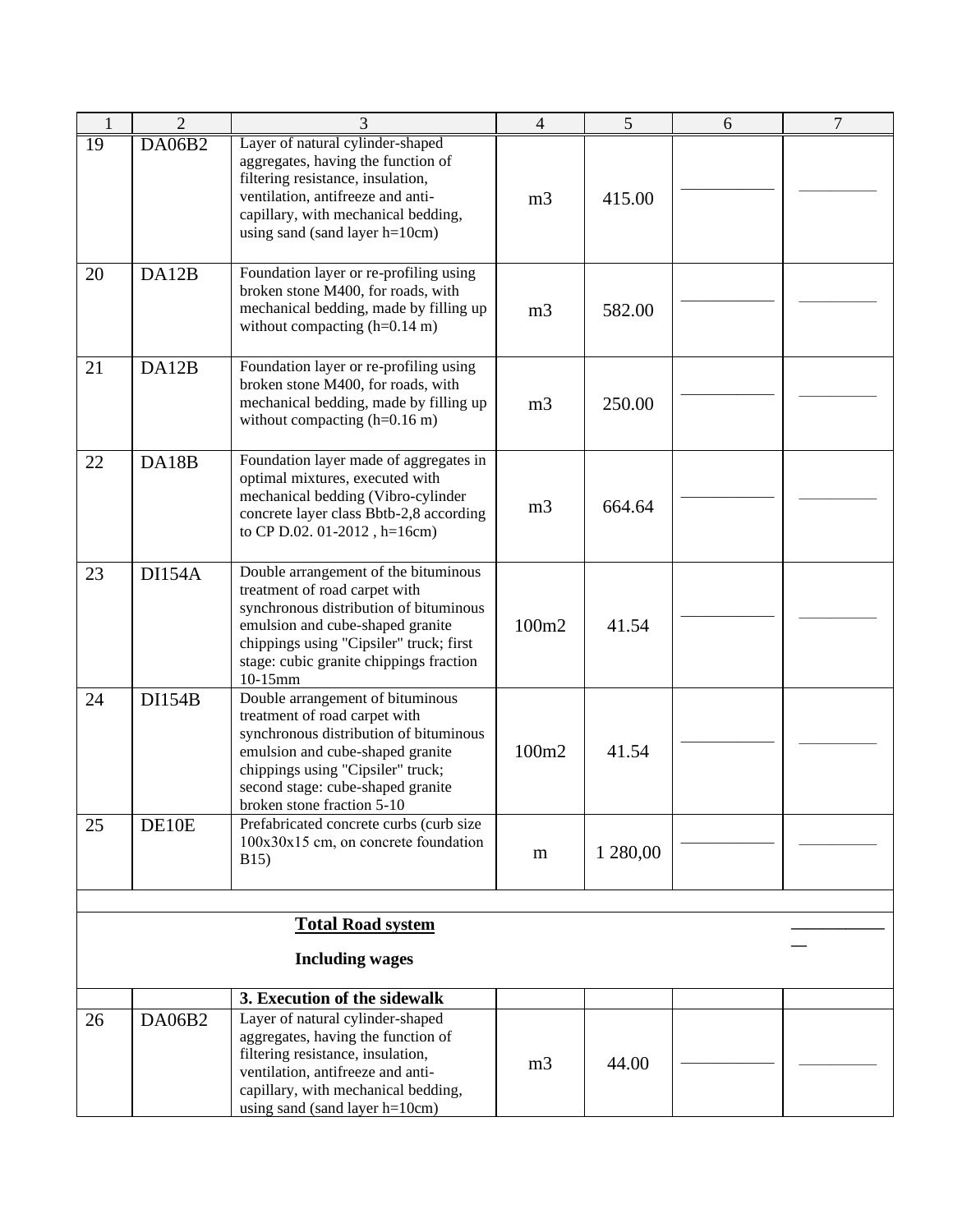| $\mathbf{1}$ | $\overline{2}$ | 3                                                                                                                                                                                                                         | $\overline{4}$ | 5         | 6 | $\overline{7}$ |
|--------------|----------------|---------------------------------------------------------------------------------------------------------------------------------------------------------------------------------------------------------------------------|----------------|-----------|---|----------------|
|              |                |                                                                                                                                                                                                                           |                |           |   |                |
| 27           | D1111          | Mechanized execution of foundation<br>layers with $h = 12$ cm using broken<br>stone on sidewalks                                                                                                                          | m2             | 440.00    |   |                |
| 28           | D1112.k-2      | For every 1 cm change in the thickness<br>of the layer of broken stone - added or<br>subtracted to the norm $D1111 (k=-2)$                                                                                                | m2             | $-440.00$ |   |                |
| 29           | D1107          | Priming of the surfaces of the base<br>layers in order to apply a layer of<br>asphalt concrete, 0.6 l / m2                                                                                                                | t              | 0.26      |   |                |
| 30           | DE12C          | Cast asphalt, executed on sidewalks, on<br>top of existing foundation, layer<br>thickness 3.0 cm                                                                                                                          | m2             | 436.00    |   |                |
| 31           | DE11A          | Small pre-cast concrete curbs 10x15<br>cm, for framing green spaces,<br>sidewalks, alleys, etc., laid on a<br>concrete foundation, of 10x20 cm<br>(small curbs 100x20x8 cm, on a<br>concrete bed B15)                     | m              | 694.00    |   |                |
|              |                |                                                                                                                                                                                                                           |                |           |   |                |
|              |                | <b>Total Execution of the</b><br>sidewalk                                                                                                                                                                                 |                |           |   |                |
|              |                | <b>Including wages</b>                                                                                                                                                                                                    |                |           |   |                |
|              |                | 4. Courtyard entrances                                                                                                                                                                                                    |                |           |   |                |
| 32           | <b>DA06B2</b>  | Layer of natural cylinder-shaped<br>aggregates, having the function of<br>filtering resistance, insulation,<br>ventilation, antifreeze and anti-<br>capillary, with mechanical bedding,<br>using sand (sand layer h=10cm) | m <sub>3</sub> | 15.20     |   |                |
| 33           | DA12B          | Foundation layer or re-profiling using<br>broken stone M400, for roads, with<br>mechanical bedding, made by filling up<br>without compacting $(h=0.12 \text{ m})$                                                         | m <sub>3</sub> | 18.30     |   |                |
| 34           | D1107          | Priming of the surfaces of the base<br>layers in order to apply a layer of<br>asphalt concrete, 0.6 1 / m2                                                                                                                | t              | 0.09      |   |                |
| 35           | DB16H          | Asphalt concrete road carpet with small<br>aggregates, hot executed, 4.0 cm<br>thickness, with mechanical bedding<br>(dense microgranular asphalt concrete,<br>SMBg--II / 2.3 SM.STB1033:2008)                            | m2             | 156.00    |   |                |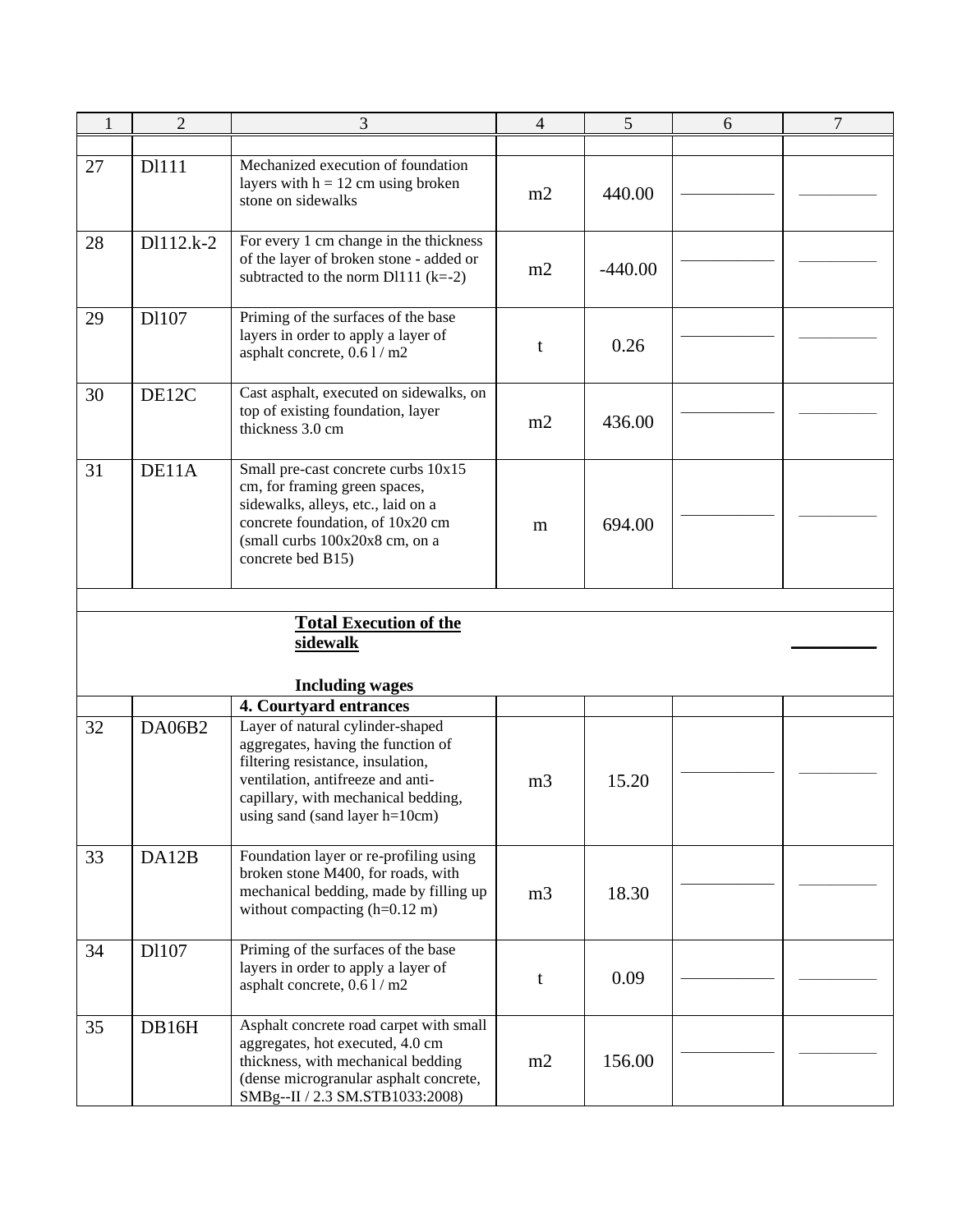| 1                      | $\overline{2}$ | 3                                                                               | 4              | 5     | 6 | $\overline{7}$ |  |  |  |
|------------------------|----------------|---------------------------------------------------------------------------------|----------------|-------|---|----------------|--|--|--|
|                        |                |                                                                                 |                |       |   |                |  |  |  |
|                        |                |                                                                                 |                |       |   |                |  |  |  |
| <b>Total Courtyard</b> |                |                                                                                 |                |       |   |                |  |  |  |
|                        | entrances      |                                                                                 |                |       |   |                |  |  |  |
|                        |                | <b>Including wages</b><br>5. Reinforcement of ditches with                      |                |       |   |                |  |  |  |
|                        |                | monolithic concrete                                                             |                |       |   |                |  |  |  |
| 36                     | TsA20C         | Manual earth digging, in                                                        |                |       |   |                |  |  |  |
|                        |                | embankments, to areas dug with                                                  |                |       |   |                |  |  |  |
|                        |                | excavator or scraper, to level the<br>excavation at the profile of the          | m <sub>3</sub> | 7.18  |   |                |  |  |  |
|                        |                | embankment, in compacted terrain                                                |                |       |   |                |  |  |  |
|                        |                |                                                                                 |                |       |   |                |  |  |  |
| 37                     | TsE01B         | Manual leveling of terrain and                                                  |                |       |   |                |  |  |  |
|                        |                | platforms, with bumps of 10-20 cm, in<br>the middle ground (manual finishing of |                |       |   |                |  |  |  |
|                        |                | the end side)                                                                   | 100m2          | 0.24  |   |                |  |  |  |
|                        |                |                                                                                 |                |       |   |                |  |  |  |
| 38                     | TsE03B         | Manual finishing (polishing) of slopes,                                         |                |       |   |                |  |  |  |
|                        |                | in the middle terrain (manual finishing                                         | 100m2          | 0.95  |   |                |  |  |  |
|                        |                | of the slopes)                                                                  |                |       |   |                |  |  |  |
| 39                     | D1119          | Monolithic concrete foundations B20                                             |                |       |   |                |  |  |  |
|                        |                | on artificial premises (monolithic                                              | m <sub>3</sub> | 1.80  |   |                |  |  |  |
|                        |                | concrete gutter B20) - bottom h=10cm                                            |                |       |   |                |  |  |  |
| 40                     | D1119          | Monolithic concrete foundations B20                                             |                |       |   |                |  |  |  |
|                        |                | on artificial premises (monolithic                                              |                |       |   |                |  |  |  |
|                        |                | concrete gutter B20) - slopes h=10cm                                            | m <sub>3</sub> | 7.70  |   |                |  |  |  |
|                        |                |                                                                                 |                |       |   |                |  |  |  |
|                        |                |                                                                                 |                |       |   |                |  |  |  |
|                        |                | <b>Total Reinforcement of</b>                                                   |                |       |   |                |  |  |  |
|                        |                | ditches with monolithic<br>concrete                                             |                |       |   |                |  |  |  |
|                        |                | <b>Including wages</b>                                                          |                |       |   |                |  |  |  |
|                        |                | 6. Repair footing PC6+33                                                        |                |       |   |                |  |  |  |
| 41                     | <b>TsC02D1</b> | Mechanical digging with excavator on                                            |                |       |   |                |  |  |  |
|                        |                | tires of 0,21-0,39 mc, with hydraulic                                           |                |       |   |                |  |  |  |
|                        |                | control, on soil with natural humidity,<br>terrain unloading, soil category. II | 100 m3         | 0.14  |   |                |  |  |  |
|                        |                | (digging)                                                                       |                |       |   |                |  |  |  |
|                        |                |                                                                                 |                |       |   |                |  |  |  |
| 42                     | TsA20C         | Manual earth digging, in                                                        |                |       |   |                |  |  |  |
|                        |                | embankments, to areas dug with<br>excavator or scraper, to level the            |                |       |   |                |  |  |  |
|                        |                | excavation at the profile of the                                                | m <sub>3</sub> | 1.40  |   |                |  |  |  |
|                        |                | embankment, in compacted terrain                                                |                |       |   |                |  |  |  |
|                        |                |                                                                                 |                |       |   |                |  |  |  |
| 43                     | <b>TsI50A3</b> | Soil transportation using dumping<br>truck at a distance of 3 km                | t              | 23.00 |   |                |  |  |  |
|                        |                |                                                                                 |                |       |   |                |  |  |  |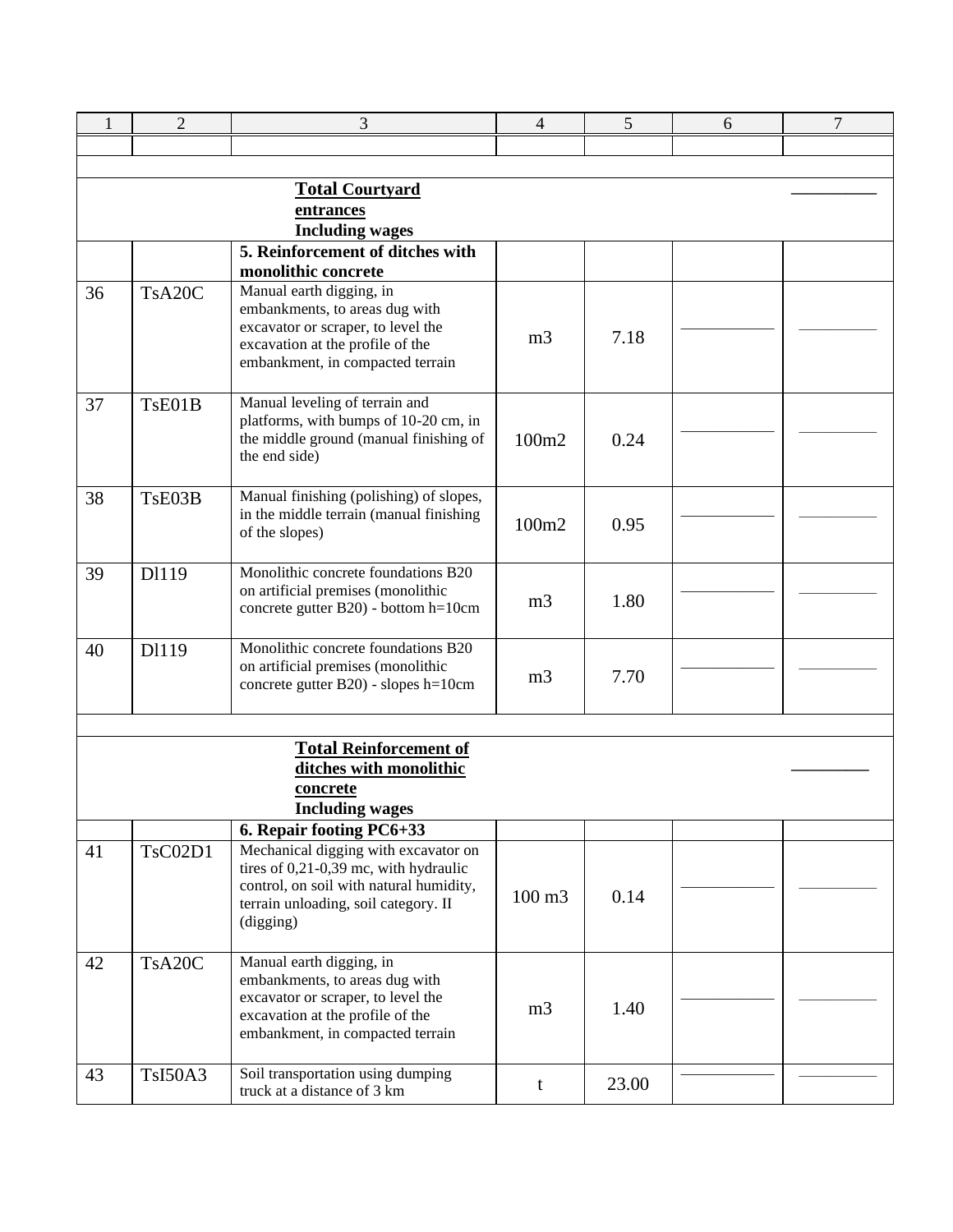| $\mathbf{1}$ | $\overline{2}$     | 3                                                                                                                                                                                          | 4                 | 5       | 6 | $\overline{7}$ |
|--------------|--------------------|--------------------------------------------------------------------------------------------------------------------------------------------------------------------------------------------|-------------------|---------|---|----------------|
|              |                    |                                                                                                                                                                                            |                   |         |   |                |
| 44           | TsC51B             | Unloading works                                                                                                                                                                            | $100 \text{ m}$ 3 | 0.12    |   |                |
| 45           | PK <sub>20</sub> A | Cleaning of demolished concrete<br>surfaces with wire rope brush, washing<br>with water and brushing with cement<br>milk                                                                   | m2                | 6.80    |   |                |
| 46           | CF15A              | Interior and exterior plastering trowels,<br>executed in cement mortar M 100-T of<br>2 cm average thickness, for walls from<br>concrete or bricks, with plain surfaces                     | m2                | 6.80    |   |                |
| 47           | D1130              | Reinforcement of embankment slope<br>with monolithic concrete $h=15$ cm on<br>broken stone foundation h=10 cm (with<br>monolithic concrete B20 $h = 8$ cm and<br>broken stone $h = 10$ cm) | 100m2             | 0.11    |   |                |
| 48           | D1131.k-7          | For every 1 cm change in the thickness<br>of the concrete layer - added or<br>subtracted to the norm D1130 K =-7                                                                           | 100m2             | $-0.11$ |   |                |
| 49           | PD <sub>04</sub> A | Mounting fittings                                                                                                                                                                          | kg                | 16.39   |   |                |
| 50           | D1130              | Reinforcement of embankment slope<br>with monolithic concrete h=15 cm on<br>broken stone foundation h=10 cm (with<br>monolithic concrete B20 $h = 12$ cm and<br>broken stone $h = 10$ cm)  | 100m2             | 0.36    |   |                |
| 51           | D1131.k3           | For every 1 cm change in the thickness<br>of the concrete layer - added or<br>subtracted to the norm D1130 K = -3                                                                          | 100m2             | $-0.36$ |   |                |
| 52           | PD <sub>04</sub> A | Mounting fittings                                                                                                                                                                          | kg                | 78.19   |   |                |
| 53           | D1130              | Reinforcement of embankment slope<br>with monolithic concrete h=15 cm on<br>broken stone foundation h=10 cm (with<br>monolithic concrete B20 $h = 8$ cm and<br>broken stone $h = 10$ cm)   | 100m2             | 0.17    |   |                |
| 54           | D1131k-7           | For every 1 cm change in the thickness<br>of the concrete layer - added or<br>subtracted to the norm D1130 K =-7                                                                           | 100m2             | $-0.17$ |   |                |
| 55           | PD04A              | Mounting fittings                                                                                                                                                                          | kg                | 24.36   |   |                |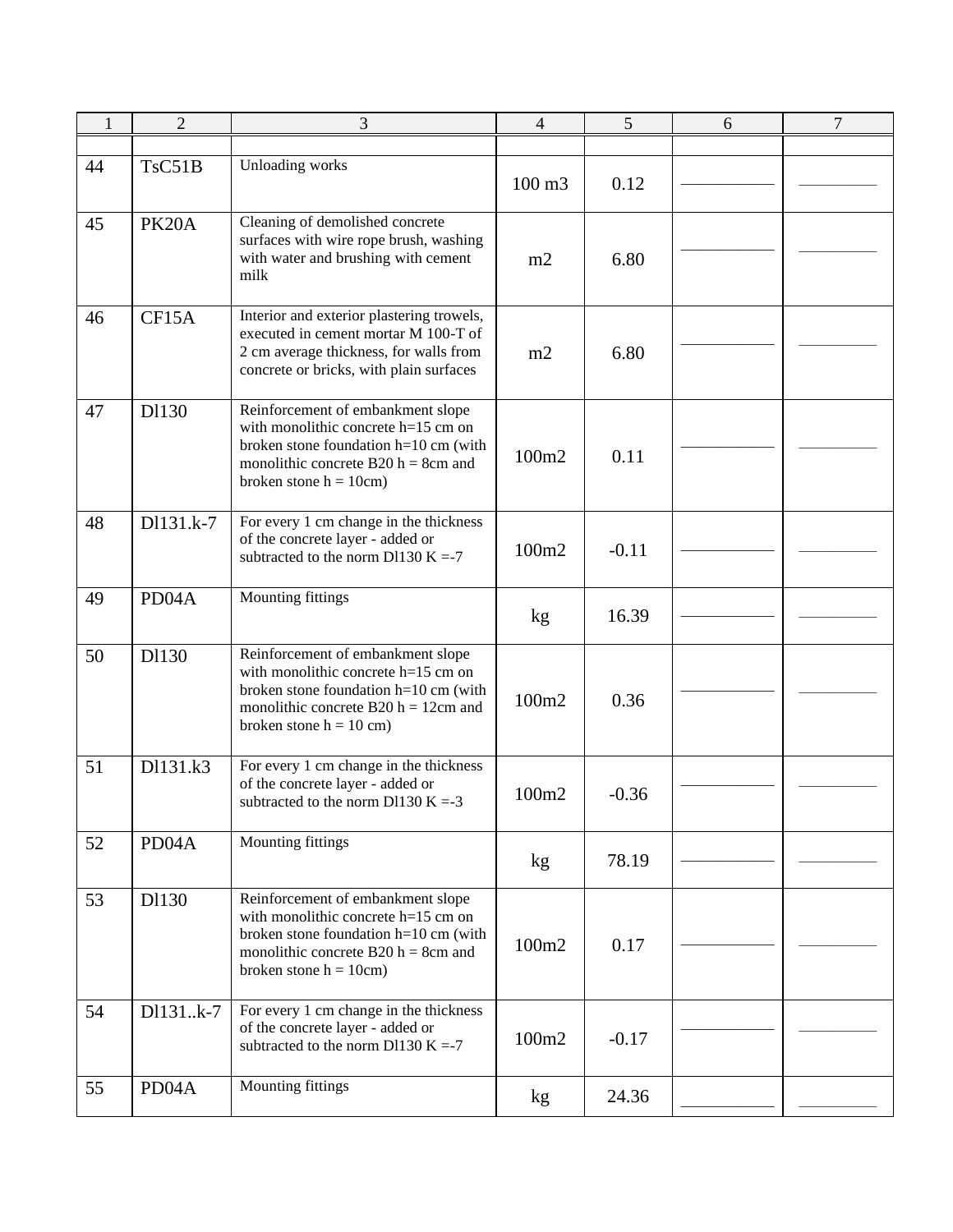| 1  | $\overline{2}$                                            | 3                                                                                                                                                                                                                                    | 4              | 5      | 6 | $\overline{7}$ |  |  |
|----|-----------------------------------------------------------|--------------------------------------------------------------------------------------------------------------------------------------------------------------------------------------------------------------------------------------|----------------|--------|---|----------------|--|--|
|    |                                                           |                                                                                                                                                                                                                                      |                |        |   |                |  |  |
| 56 | D1119                                                     | Concrete monolithic foundations B20<br>to artificial premises (pinten) h=12cm                                                                                                                                                        | m <sub>3</sub> | 1.40   |   |                |  |  |
| 57 | DI125                                                     | Installation of the ends of the tubular<br>footbridge with diameter 1.0 m for<br>artificial premises raised along the<br>roads (Wings CT4) 4pcs                                                                                      | m <sub>3</sub> | 3.92   |   |                |  |  |
| 58 | DI125                                                     | Installation of the ends of the tubular<br>bridge with diameter 1.0 m for artificial<br>buildings on roads (portals) 2pcs                                                                                                            | m <sub>3</sub> | 2.50   |   |                |  |  |
| 59 | TsD03A1                                                   | Scattering of fine-grained soil from the<br>terrain of Category I or II and Category<br>III or IV terrain, executed with tractor-<br>mounted bulldozer with tracks of 81-<br>180 HP, in layers of 15-20 cm, terrain<br>catg. I or II | 100 m3         | 0.03   |   |                |  |  |
| 60 | T <sub>s</sub> D <sub>05</sub> A                          | Compaction with mechanical press of<br>150-200 kg of the fillings in successive<br>layers of 20-30 cm thick, exclusive<br>watering of each layer individually,<br>filling up with non-viscous soil                                   | 100 m3         | 0.03   |   |                |  |  |
|    |                                                           | <u>Total Footbridge repair</u><br>$PC6+33$                                                                                                                                                                                           |                |        |   |                |  |  |
|    |                                                           | <b>Including wages</b>                                                                                                                                                                                                               |                |        |   |                |  |  |
|    |                                                           | 7. Works ensuring Road Traffic<br><b>Safety</b>                                                                                                                                                                                      |                |        |   |                |  |  |
| 61 | DF17A                                                     | Longitudinal, transverse and various<br>markings, mechanically executed, with<br>paint, on road surfaces                                                                                                                             | m2             | 110.58 |   |                |  |  |
| 62 | DF18A                                                     | Planting poles for metal road traffic<br>signs, made industrially (CKM1. 30)                                                                                                                                                         | pcs            | 25.00  |   |                |  |  |
| 63 | DF19A                                                     | Mounting of road traffic signs made of<br>steel or aluminum sheet on ready-<br>planted poles --indicator A700-10pcs;<br>indicator B600-9pcs.; indicators B700-<br>1pcs.; indicators 600x300-5pcs.                                    | pcs            | 25.00  |   |                |  |  |
|    | <b>Total Works ensuring</b><br><b>Road Traffic Safety</b> |                                                                                                                                                                                                                                      |                |        |   |                |  |  |